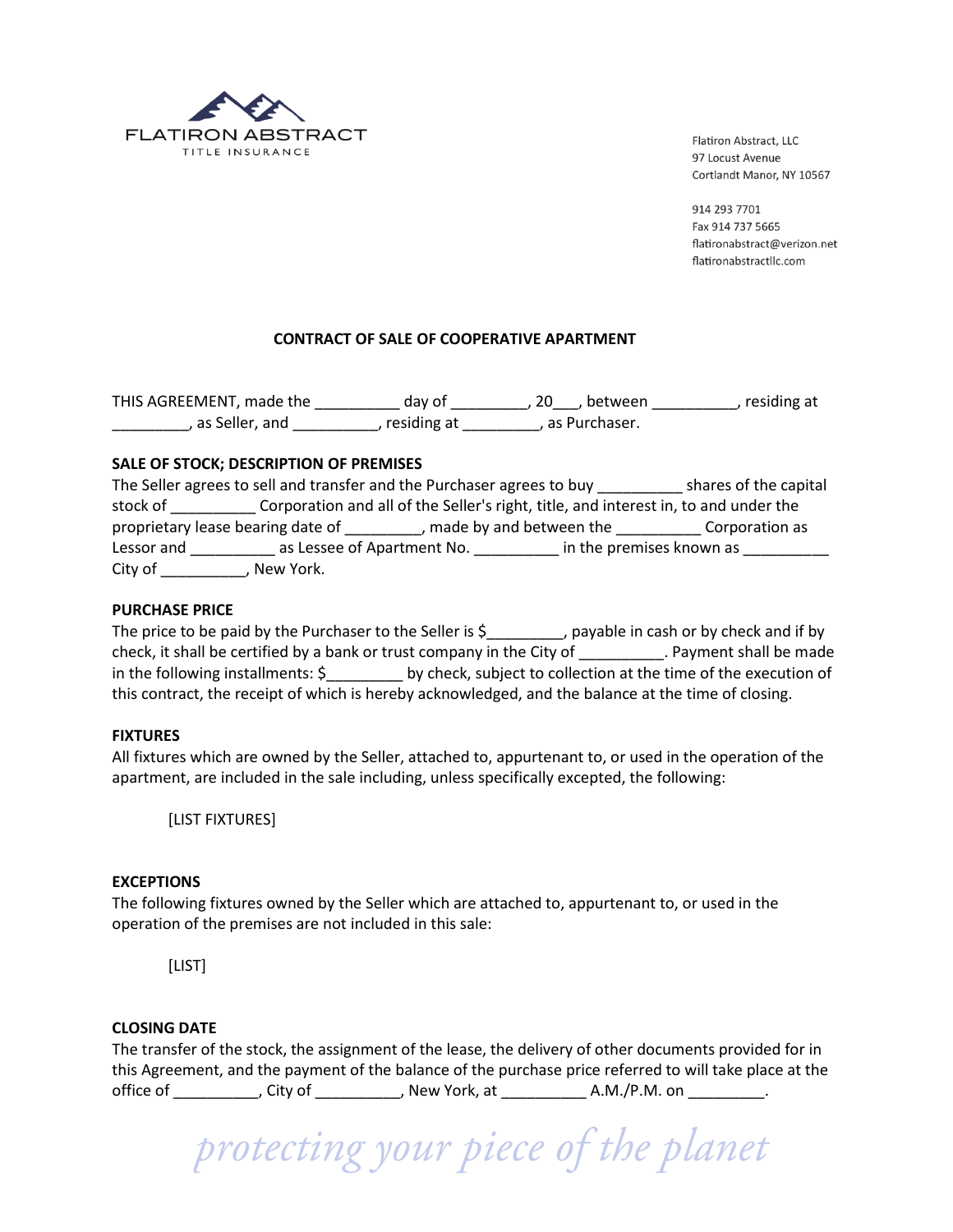

914 293 7701 Fax 914 737 5665 flatironabstract@verizon.net flatironabstractllc.com

#### **TITLE DOCUMENTS**

At the time of closing, the Seller will deliver to the Purchaser the following:

(a) the duplicate original of the proprietary lease mentioned above;

(b) an assignment of the proprietary lease to the Purchaser, which Assignment will be executed and acknowledged by the Seller;

(c) the certificate of stock standing in the name of the Seller for \_\_\_\_\_\_\_\_\_\_ shares of the \_\_\_\_\_\_\_\_\_\_ Corporation, endorsed by the Seller for transfer, with stock transfer stamps in the required amounts affixed by the Seller.

#### **BOARD APPROVAL**

The Purchaser agrees to submit to the Seller, for presentation to the Board of Directors of Corporation, references as to the Purchaser's financial standing. It is understood and agreed that the sale and transfer of the stock and proprietary lease are subject to the approval of the Board of Directors of the corporation and, in the event such approval is not given, this Agreement shall terminate and the portion of the purchase price paid at the time of signing this contract shall be returned to the Purchaser and thereupon all parties shall be released from any and all liabilities under this Agreement.

#### **PURCHASED ''AS IS''**

The Purchaser has visited and inspected the apartment and is familiar with the condition thereof and accepts the apartment in its present condition, and all alterations, decorations, and repairs, which may be required, shall be made by the Purchaser at his expense.

#### **ASSUMPTION AGREEMENT**

At the time of closing, the Purchaser will pay the balance of the purchase price, as provided above, and will execute and deliver, in duplicate, to the Seller an agreement assuming the obligations of the proprietary lease from and after the date of closing, which Assumption Agreement will be acknowledged and signed, in duplicate, by the Purchaser.

protecting your piece of the planet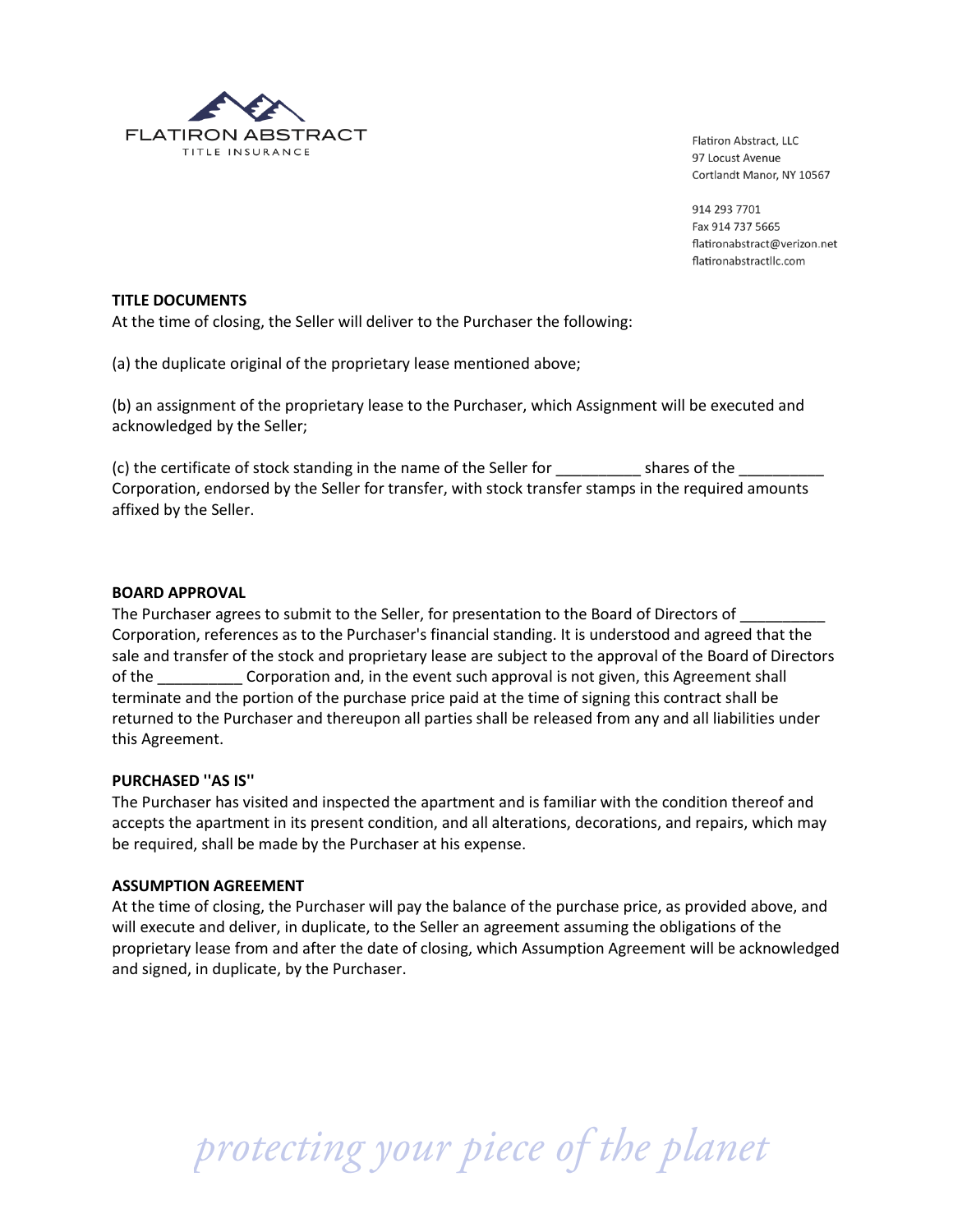

914 293 7701 Fax 914 737 5665 flatironabstract@verizon.net flatironabstractllc.com

# **RISK OF LOSS**

In the event that the apartment covered by the proprietary lease is damaged by fire between the date of the execution hereof and the date of the closing, so as to be rendered untenantable, the Purchaser will have the option to terminate this Agreement by giving notice in writing to the Seller on or before the date of closing. Thereupon, this Agreement shall be null and void and neither party shall be obligated to the other by reason of this Agreement and all sums paid by the Purchaser to the Seller on account of this Agreement shall be returned, without interest, by the Seller to the Purchaser. If the Purchaser shall not so elect to terminate this Agreement, the same shall be in full force and effect without abatement in the purchase price stated above.

#### **MAINTENANCE CHARGES**

The Seller represents that the annual maintenance charges presently are \$

The Seller shall furnish to the Purchaser on the date of closing, a letter certifying that all maintenance charges have been paid through the last day of the month prior to the date of closing. It is the intention of the parties that the Seller shall pay all maintenance charges to the closing date and the Purchaser pay such charges thereafter.

#### **BROKER**

The Purchaser represents and warrants that the apartment subject to this agreement was brought to his attention by \_\_\_\_\_\_\_\_\_, Inc., \_\_\_\_\_\_\_\_, New York, and that all dealings of the Purchaser with respect thereto were held with the broker and no other brokers, licensed or otherwise, brought the apartment to his attention. The Purchaser agrees that the foregoing representation and warranty shall survive the closing and inure to the benefit of the Seller, his successors in interest, and assigns.

It is understood and agreed, between the Seller and the broker, **we can construct that in case no sale is** consummated between the Seller and the Purchaser (consummation of sale being deemed to mean actual taking of title pursuant to this contract of sale and payment of the consideration called for herein and fulfillment of Purchaser's obligations hereunder), the broker shall not be entitled to any compensation whatsoever, irrespective of whether failure to consummate such sale is due to the Seller's fault (unless such default is willful) or due to the Purchaser's inability to perform such contract. The Seller agrees to pay the broker's commission, when and if due, subject, however, to the representation made by the Purchaser above.

protecting your piece of the planet